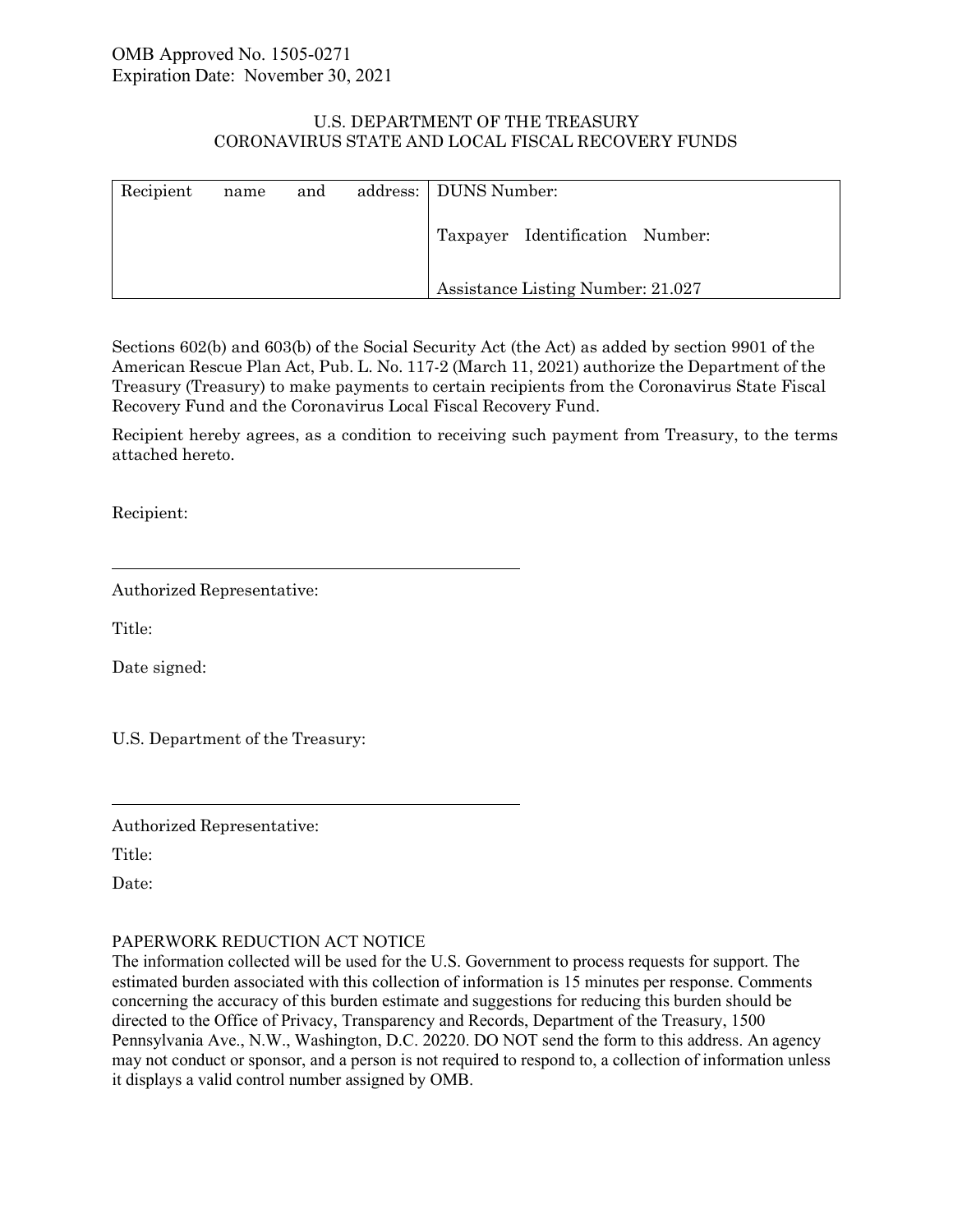## U.S. DEPARTMENT OF THE TREASURY CORONAVIRUS LOCAL FISCAL RECOVERY FUND AWARD TERMS AND CONDITIONS

- Use of Funds.
	- a. Recipient understands and agrees that the funds disbursed under this award may only be used in compliance with section 603(c) of the Social Security Act (the Act), Treasury's regulations implementing that section, and guidance issued by Treasury regarding the foregoing.
	- b. Recipient will determine prior to engaging in any project using this assistance that it has the institutional, managerial, and financial capability to ensure proper planning, management, and completion of such project.
- Period of Performance. The period of performance for this award begins on the date hereof and ends on December 31, 2026. As set forth in Treasury's implementing regulations, Recipient may use award funds to cover eligible costs incurred during the period that begins on March 3, 2021, and ends on December 31, 2024.
- Reporting. Recipient agrees to comply with any reporting obligations established by Treasury as they relate to this award.
- 4. Maintenance of and Access to Records
	- a. Recipient shall maintain records and financial documents sufficient to evidence compliance with section 603(c) of the Act, Treasury's regulations implementing that section, and guidance issued by Treasury regarding the foregoing.
	- b. The Treasury Office of Inspector General and the Government Accountability Office, or their authorized representatives, shall have the right of access to records (electronic and otherwise) of Recipient in order to conduct audits or other investigations.
	- c. Records shall be maintained by Recipient for a period of five (5) years after all funds have been expended or returned to Treasury, whichever is later.
- 5. Pre-award Costs. Pre-award costs, as defined in 2 C.F.R. § 200.458, may not be paid with funding from this award.
- Administrative Costs. Recipient may use funds provided under this award to cover both direct and indirect costs.
- Cost Sharing. Cost sharing or matching funds are not required to be provided by Recipient.
- Conflicts of Interest. Recipient understands and agrees it must maintain a conflict of interest policy consistent with 2 C.F.R. § 200.318(c) and that such conflict of interest policy is applicable to each activity funded under this award. Recipient and subrecipients must disclose in writing to Treasury or the pass-through entity, as appropriate, any potential conflict of interest affecting the awarded funds in accordance with 2 C.F.R. § 200.112.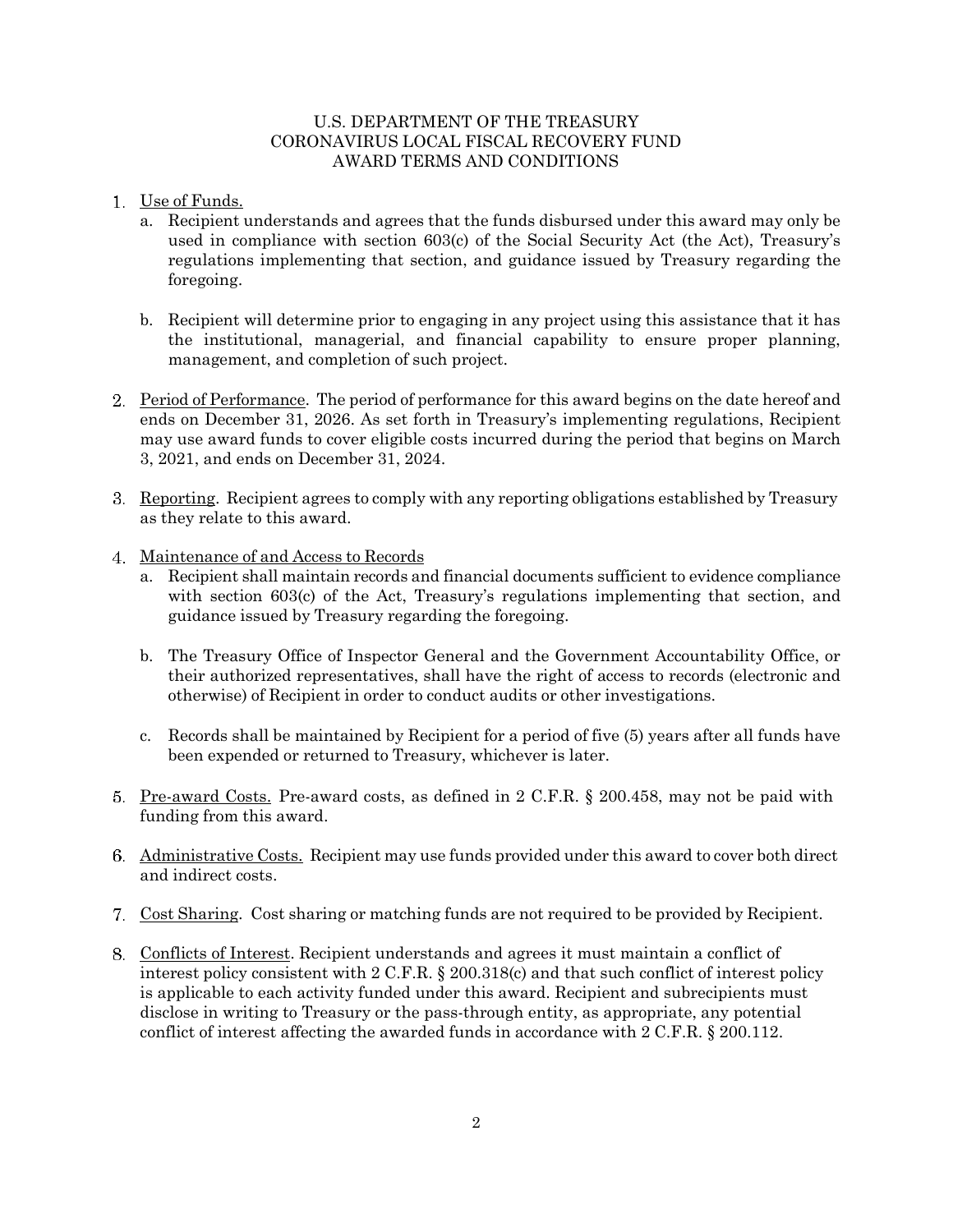- Compliance with Applicable Law and Regulations.
	- a. Recipient agrees to comply with the requirements of section 603 of the Act, regulations adopted by Treasury pursuant to section 603(f) of the Act, and guidance issued by Treasury regarding the foregoing. Recipient also agrees to comply with all other applicable federal statutes, regulations, and executive orders, and Recipient shall provide for such compliance by other parties in any agreements it enters into with other parties relating to this award.
	- b. Federal regulations applicable to this award include, without limitation, the following:
		- i. Uniform Administrative Requirements, Cost Principles, and Audit Requirements for Federal Awards, 2 C.F.R. Part 200, other than such provisions as Treasury may determine are inapplicable to this Award and subject to such exceptions as may be otherwise provided by Treasury. Subpart  $F -$  Audit Requirements of the Uniform Guidance, implementing the Single Audit Act, shall apply to this award.
		- ii. Universal Identifier and System for Award Management (SAM), 2 C.F.R. Part 25, pursuant to which the award term set forth in Appendix A to 2 C.F.R. Part 25 is hereby incorporated by reference.
		- iii. Reporting Subaward and Executive Compensation Information, 2 C.F.R. Part 170, pursuant to which the award term set forth in Appendix A to 2 C.F.R. Part 170 is hereby incorporated by reference.
		- iv. OMB Guidelines to Agencies on Governmentwide Debarment and Suspension (Nonprocurement), 2 C.F.R. Part 180, including the requirement to include a term or condition in all lower tier covered transactions (contracts and subcontracts described in 2 C.F.R. Part 180, subpart B) that the award is subject to 2 C.F.R. Part 180 and Treasury's implementing regulation at 31 C.F.R. Part 19.
		- v. Recipient Integrity and Performance Matters, pursuant to which the award term set forth in 2 C.F.R. Part 200, Appendix XII to Part 200 is hereby incorporated by reference.
		- vi. Governmentwide Requirements for Drug-Free Workplace, 31 C.F.R. Part 20.
		- vii. New Restrictions on Lobbying, 31 C.F.R. Part 21.
		- viii. Uniform Relocation Assistance and Real Property Acquisitions Act of 1970 (42 U.S.C. §§ 4601-4655) and implementing regulations.
		- ix. Generally applicable federal environmental laws and regulations.
	- c. Statutes and regulations prohibiting discrimination applicable to this award include, without limitation, the following:
		- i. Title VI of the Civil Rights Act of 1964 (42 U.S.C. §§ 2000d et seq.) and Treasury's implementing regulations at 31 C.F.R. Part 22, which prohibit discrimination on the basis of race, color, or national origin under programs or activities receiving federal financial assistance;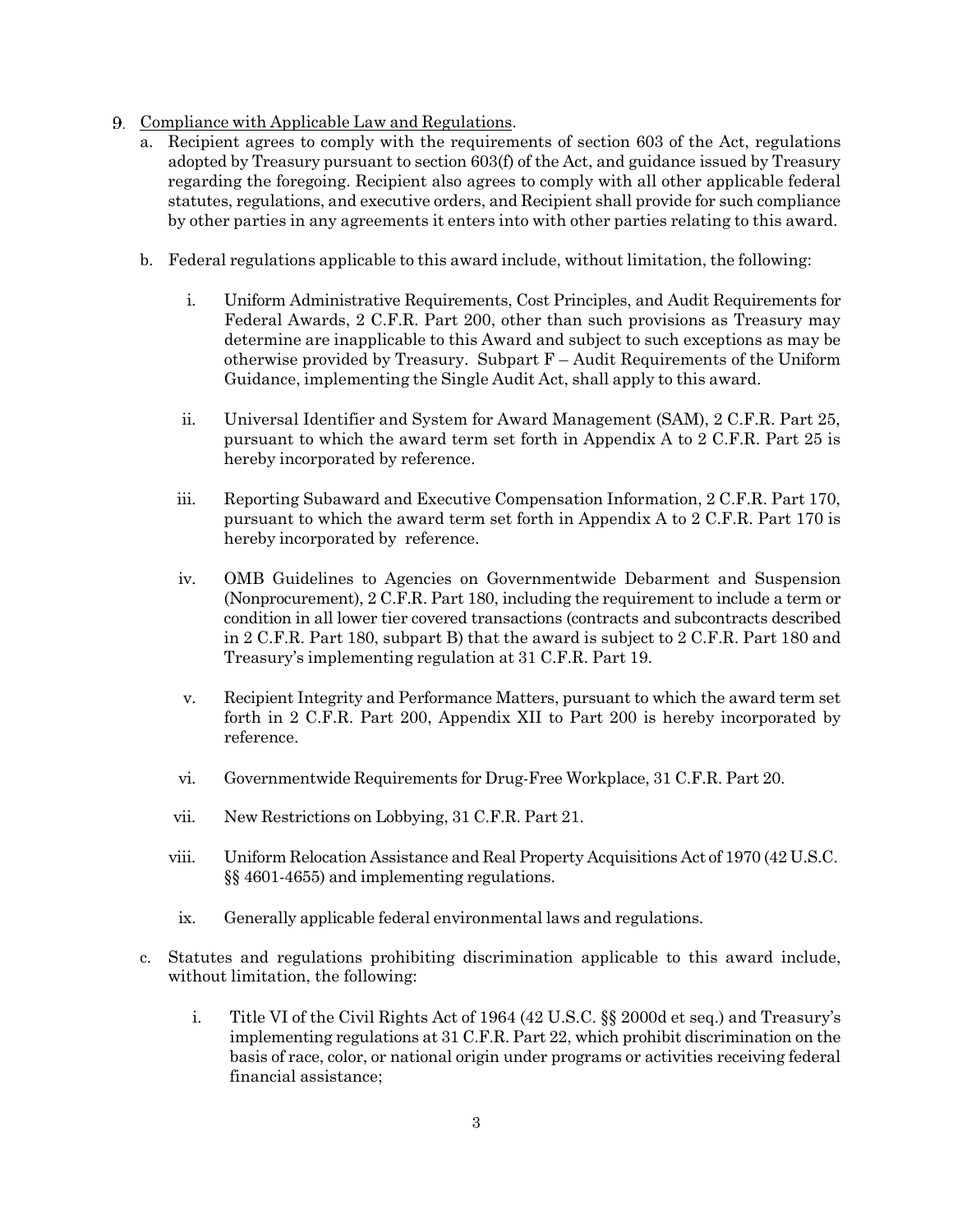- ii. The Fair Housing Act, Title VIII of the Civil Rights Act of 1968 (42 U.S.C. §§ 3601 et seq.), which prohibits discrimination in housing on the basis of race, color, religion, national origin, sex, familial status, or disability;
- iii. Section 504 of the Rehabilitation Act of 1973, as amended (29 U.S.C. § 794), which prohibits discrimination on the basis of disability under any program or activity receiving federal financial assistance;
- iv. The Age Discrimination Act of 1975, as amended (42 U.S.C. §§ 6101 et seq.), and Treasury's implementing regulations at 31 C.F.R. Part 23, which prohibit discrimination on the basis of age in programs or activities receiving federal financial assistance; and
- v. Title II of the Americans with Disabilities Act of 1990, as amended (42 U.S.C. §§ 12101 et seq.), which prohibits discrimination on the basis of disability under programs, activities, and services provided or made available by state and local governments or instrumentalities or agencies thereto.
- 10. Remedial Actions. In the event of Recipient's noncompliance with section 603 of the Act, other applicable laws, Treasury's implementing regulations, guidance, or any reporting or other program requirements, Treasury may impose additional conditions on the receipt of a subsequent tranche of future award funds, if any, or take other available remedies as set forth in 2 C.F.R. § 200.339. In the case of a violation of section 603(c) of the Act regarding the use of funds, previous payments shall be subject to recoupment as provided in section 603(e) of the Act.
- 11. Hatch Act. Recipient agrees to comply, as applicable, with requirements of the Hatch Act (5) U.S.C. §§ 1501-1508 and 7324-7328), which limit certain political activities of State or local government employees whose principal employment is in connection with an activity financed in whole or in part by this federal assistance.
- False Statements. Recipient understands that making false statements or claims in connection with this award is a violation of federal law and may result in criminal, civil, or administrative sanctions, including fines, imprisonment, civil damages and penalties, debarment from participating in federal awards or contracts, and/or any other remedy available by law.
- 13. Publications. Any publications produced with funds from this award must display the following language: "This project [is being] [was] supported, in whole or in part, by federal award number [enter project FAIN] awarded to [name of Recipient] by the U.S. Department of the Treasury."
- 14. Debts Owed the Federal Government.
	- a. Any funds paid to Recipient (1) in excess of the amount to which Recipient is finally determined to be authorized to retain under the terms of this award; (2) that are determined by the Treasury Office of Inspector General to have been misused; or (3) that are determined by Treasury to be subject to a repayment obligation pursuant to section 603(e) of the Act and have not been repaid by Recipient shall constitute a debt to the federal government.
	- b. Any debts determined to be owed the federal government must be paid promptly by